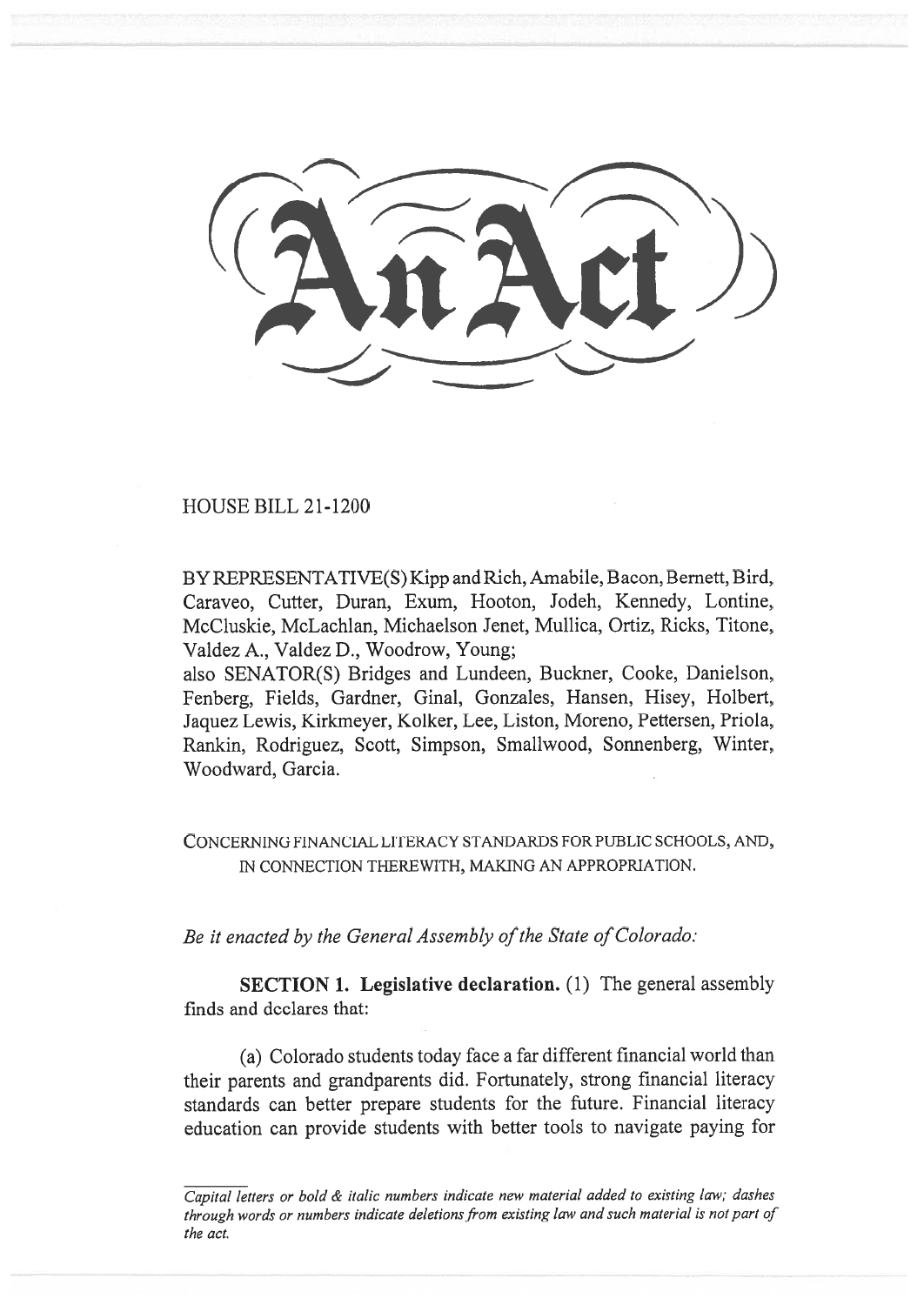higher education, accessing apprenticeships and trade schools, wisely managing credit card debt, planning for future home purchases, and successfully planning for retirement.

(b) In Colorado, more than 743,000 people have student loan debt, with an average debt burden of more than \$38,000. Statewide, Coloradans carry \$28.6 billion in student debt and currently owe approximately \$9.1 billion in private student loan debt. By assisting Colorado students and their families with planning for the affordable attainment of higher education, we can help reduce a portion of this burden over time.

(c) The federal free application for student aid, known as FAFSA, determines a student's eligibility for financial aid in postsecondary education. Improving FAFSA completion is key to improving college attendance rates. High school seniors who complete the FAFSA are 84% more likely to immediately enroll in postsecondary education.

(d) United States consumers owe \$893 billion in credit card debt. About 41% of households carry revolving debt, and the poorest households have the highest total debt burden. Teaching students how to manage credit card debt can help them throughout their lives.

(e) The benefits of owning a home in the United States include creating wealth for homeowners that in turn can benefit families for generations, reducing economic risk by protecting families from rising rent prices, increasing homeowners' psychological health, and offering greater stability for homeowners' children. Providing students with the financial tools to plan for a future home purchase can yield generational benefits.

(f) Nearly half of all families in the United States have no retirement assets. Even among those families who are nearing retirement, four out of ten have no retirement assets. Middle-class, working-age families whose incomes are at the fiftieth percentile have, on average, only \$5,000 saved in retirement accounts. Most African-American and Latinx families have no retirement savings. Finally, older workers are working longer and delaying their retirement. By providing students with information on saving for retirement early in life, they can begin building the assets they need to be comfortable when they grow old.

SECTION 2. In Colorado Revised Statutes, 22-7-1005, add (2.8)

PAGE 2-HOUSE BILL 21-1200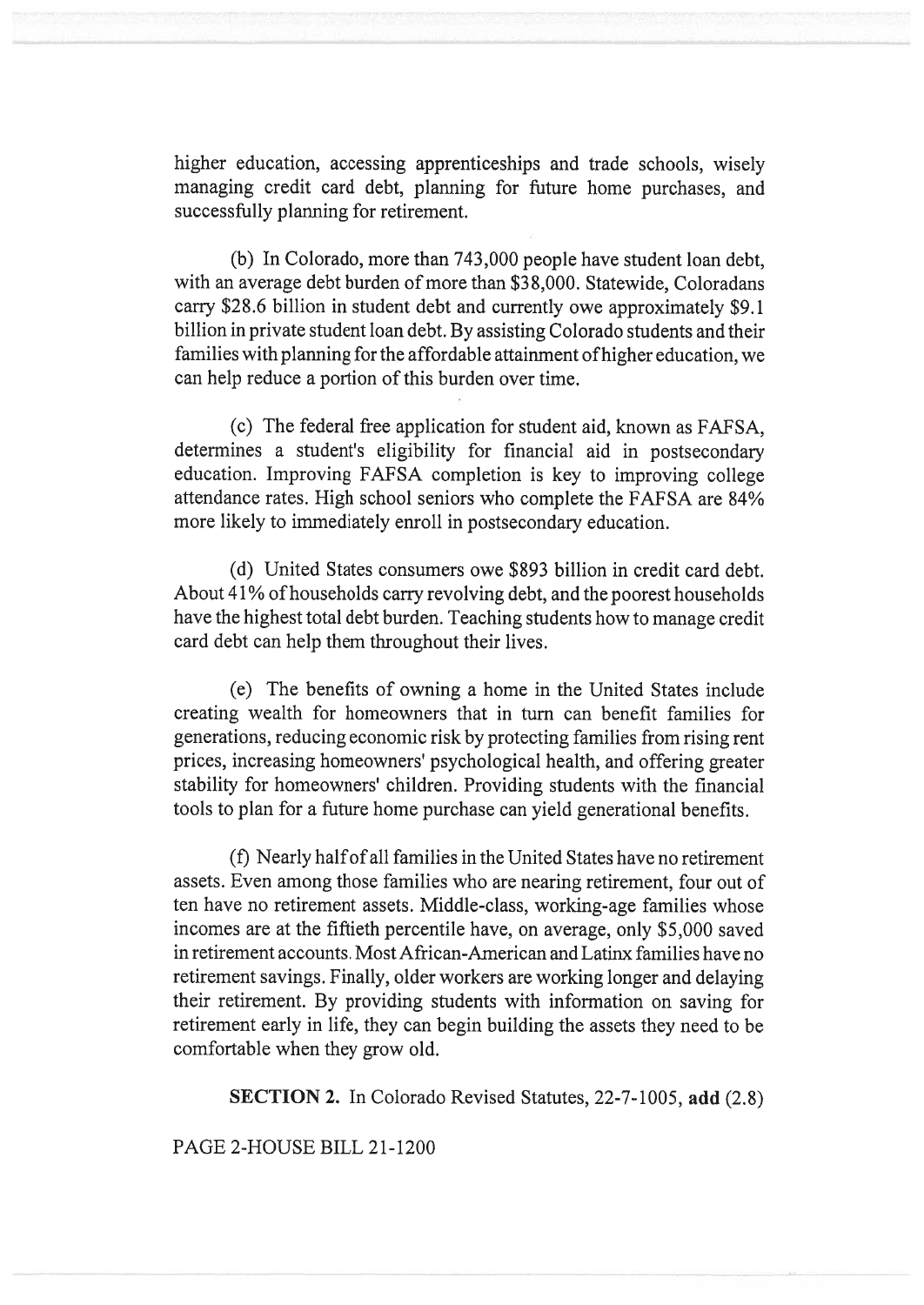as follows:

22-7-1005. Preschool through elementary and secondary education - aligned standards - adoption - revisions. (2.8) PURSUANT TO THE SCHEDULE OF REVISIONS SET FORTH IN SUBSECTION (6)(b)(II)(A) OF THIS SECTION, THE STATE BOARD SHALL ENSURE THAT THE NINTH THROUGH TWELFTH GRADE FINANCIAL LITERACY STANDARDS INCLUDE AN UNDERSTANDING OF:

(a) (I) THE COSTS ASSOCIATED WITH OBTAINING A POSTSECONDARY DEGREE OR CREDENTIAL IN COLORADO AND OUT OF STATE, INCLUDING BUT NOT LIMITED TO TUITION AND FEES, ROOM AND BOARD, AND OTHER COSTS;

(II) How TO ASSESS THE AFFORDABILITY OF AND BUDGET FOR DIFFERENT OPTIONS FOR OBTAINING A POSTSECONDARY DEGREE OR CREDENTIAL;

(III) THE WAYS IN WHICH STUDENTS PAY FOR HIGHER EDUCATION, INCLUDING BUT NOT LIMITED TO USING FUNDS FROM SAVINGS ACCOUNTS AND OBTAINING STUDENT LOANS, GRANTS, OR SCHOLARSHIPS;

(IV) TYPES OF STUDENT LOAN PROGRAMS AND TYPES OF STUDENT LOAN DEBT, INCLUDING PUBLIC AND PRIVATE LOANS;

(V) THE PURPOSE OF THE FREE APPLICATION FOR FEDERAL STUDENT AID, OR FAFSA, OR A SUCCESSOR FORM, TO ACCESS FEDERAL STUDENT AID; ITS USE IN DETERMINING A STUDENT'S ELIGIBILITY FOR FEDERAL, STATE, AND PRIVATE FINANCIAL AID, INCLUDING GRANTS, SCHOLARSHIPS, AND WORK STUDY, WHICH ARE FORMS OF FINANCIAL AID THAT DO NOT NEED TO BE REPAID BY THE STUDENT; HOW TO ACCESS THE FAFSA ELECTRONICALLY OR IN ANOTHER FORMAT; AND WHERE TO ACCESS HELP FROM THE STUDENT'S SCHOOL OR FROM OTHER SOURCES IN COMPLETING THE FAFSA;

(VI) THE PURPOSE OF THE COLORADO APPLICATION FOR STATE FINANCIAL AID, OR CASFA, OR A SUCCESSOR FORM, TO ACCESS STATE STUDENT AID; ITS USE BY STUDENTS WHO ARE NOT ELIGIBLE FOR FINANCIAL AID PURSUANT TO TITLE IV, PART B OF THE FEDERAL "HIGHER EDUCATION ACT OF 1965", AS AMENDED, OR AN EQUIVALENT STATEWIDE FINANCIAL AID APPLICATION THAT USES FAFSA METHODOLOGY TO DETERMINE STUDENT FINANCIAL NEED AND ELIGIBILITY FOR STATE FINANCIAL AID PROGRAMS;

PAGE 3-HOUSE BILL 21-1200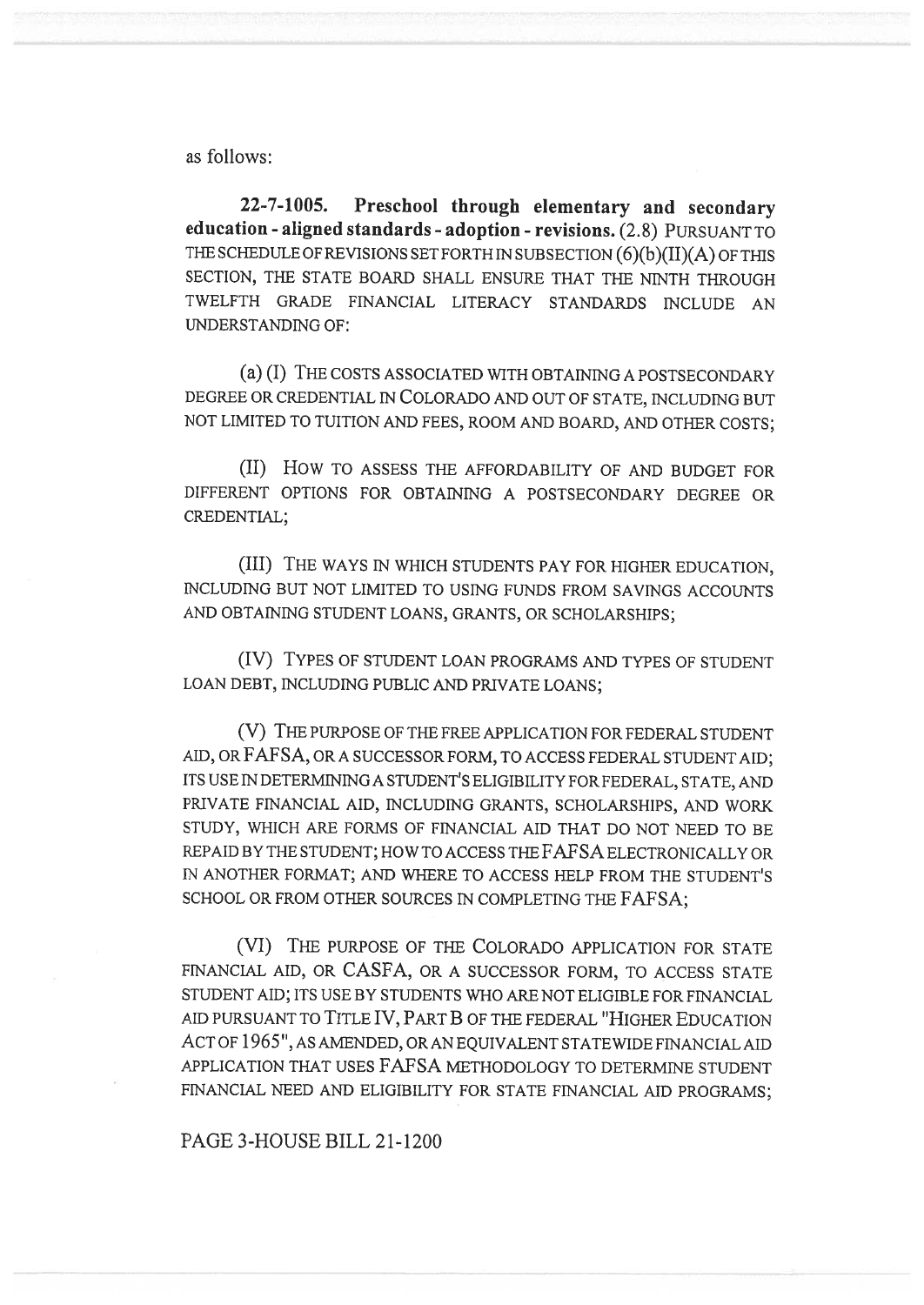HOW TO ACCESS THE CASFA ELECTRONICALLY OR IN ANOTHER FORMAT; AND WHERE TO ACCESS HELP FROM THE STUDENT'S SCHOOL OR FROM OTHER SOURCES IN COMPLETING THE CASFA.

(VII) REPAYMENT OF STUDENT LOANS AND THE REQUIREMENT TO REPAY STUDENT LOANS, EVEN IF THE STUDENT DOES NOT COMPLETE THE CREDENTIAL, AND THE CONSEQUENCES OF DEFAULTING ON STUDENT LOANS;

(VIII) STATE AND FEDERAL PROGRAMS THAT MAY BE AVAILABLE TO MANAGE STUDENT LOAN DEBT; AND

(IX) POTENTIAL CAREER EARNINGS, INCLUDING STARTING SALARY BY FIELD AND LEVEL OF DEGREE OR CREDENTIAL;

(b) COMMON METHODS FOR SAVING FOR RETIREMENT, INCLUDING LONG-TERM INVESTMENTS, TAX-DEFERRED ACCOUNTS, PENSIONS, AND GOVERNMENT RETIREMENT BENEFITS;

(c) CREDIT CARDS AND MANAGING CREDIT CARD DEBT; AND

(d) HOMEOWNERSHIP AND MORTGAGES.

SECTION 3. In Colorado Revised Statutes, 22-2-127, amend (1); and add (2.5) as follows:

22-2-127. Financial literacy - resource bank - technical assistance - definitions. (1) As used in this section, UNLESS THE CONTEXT OTHERWISE REQUIRES:

(a) "COLORADO APPLICATION FOR STATE FINANCIAL AID" OR "CASFA" MEANS THE APPLICATION TO DETERMINE STUDENT FINANCIAL NEED AND ELIGIBILITY FOR STATE FINANCIAL AID PROGRAMS USING FEDERAL FAFSA METHODOLOGY, OR ANY SUCCESSOR FORM.

(b) "Financial literacy" means knowledge of personal finances that is sufficient to enable a person to manage savings, investment, and checking accounts; to design and maintain a household budget; to manage personal debt; to understand consumer credit and finance; to manage personal credit options; TO ASSESS THE AFFORDABILITY OF AND HOW TO BUDGET FOR POSTSECONDARY EDUCATION; TO UNDERSTAND THE PURPOSE OF AND HOW

PAGE 4-HOUSE BILL 21-1200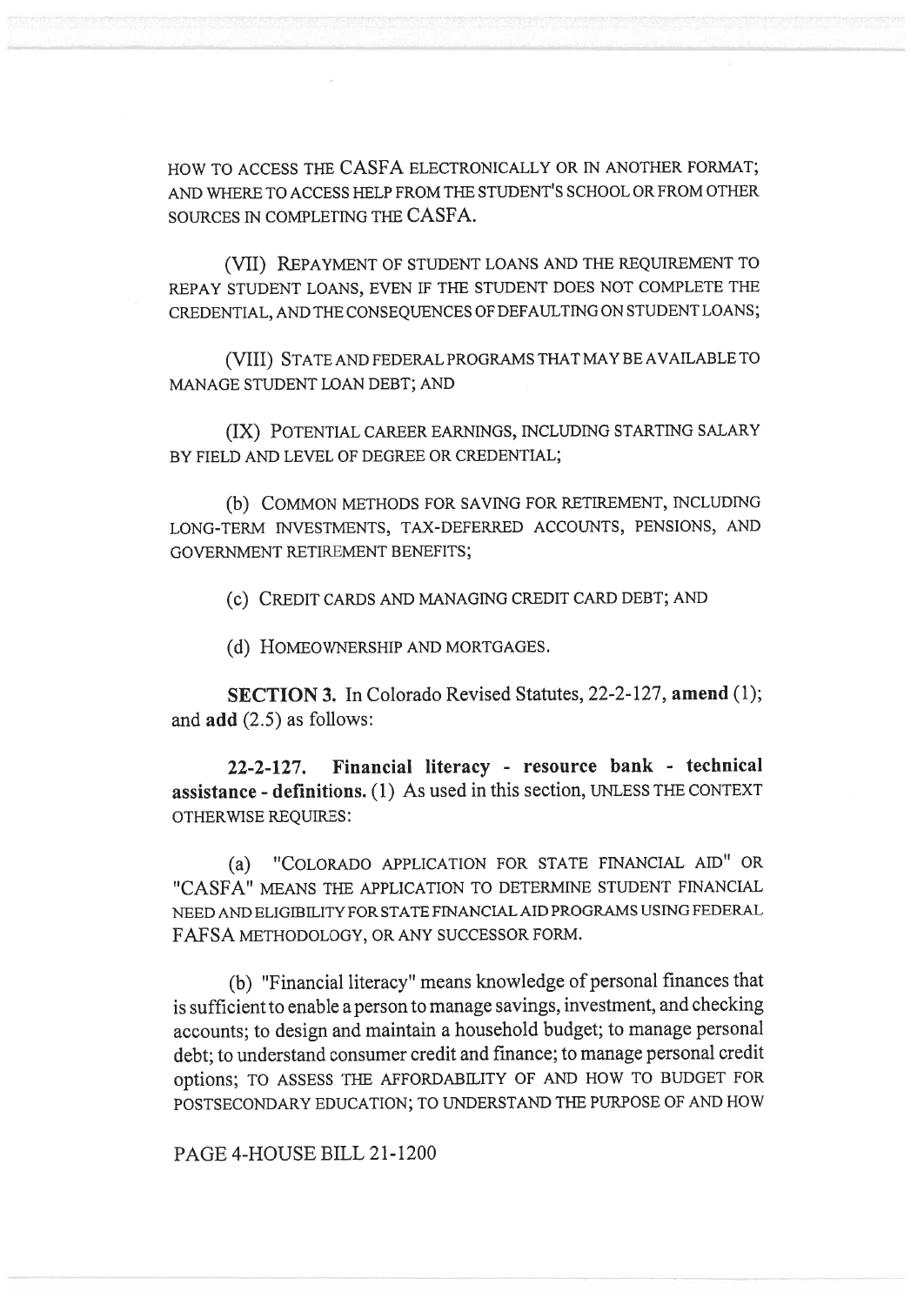TO ACCESS AND COMPLETE THE FAFSA OR CASFA TO ACCESS STUDENT FINANCIAL AID; TO UNDERSTAND THE HOME BUYING PROCESS, INCLUDING HOME LOANS AND MANAGING MORTGAGE DEBT; and to understand and select among FROM short-term and long-term investment options.

(c) "FREE APPLICATION FOR FEDERAL STUDENT AID" OR "FAFSA" MEANS THE FEDERAL APPLICATION USED TO DETERMINE STUDENT FINANCIAL NEED AND ELIGIBILITY FOR FEDERAL STUDENT AID PROGRAMS, OR ANY SUCCESSOR FORM.

(2.5) IN ADDITION TO THE MATERIALS INCLUDED IN THE RESOURCE BANK PURSUANT TO SUBSECTION (2) OF THIS SECTION, THE RESOURCE BANK MUST ALSO INCLUDE INFORMATION CONCERNING FINANCIAL AID PLANNING FOR POSTSECONDARY EDUCATION EXPENSES; INFORMATION CONCERNING THE BENEFITS OF COMPLETING AND SUBMITTING THE FAFSA, OR, FOR STUDENTS WHO ARE NOT ELIGIBLE FOR FINANCIAL AID PURSUANT TO TITLE IV, PART B OF THE FEDERAL "HIGHER EDUCATION ACT OF 1965", AS AMENDED, THE CASFA; AND ELECTRONIC LINKS TO THE FAFSA AND CASFA AND INSTRUCTIONS FOR COMPLETING THE FAFSA AND CASFA.

SECTION 4. In Colorado Revised Statutes, 22-32-135, amend (1) introductory portion,  $(1)(d)$ ,  $(1)(e)$ ,  $(2)$ , and  $(3)$  as follows:

22-32-135. Financial literacy curriculum - definition. (1) The general assembly hereby finds that:

(d) Recent Studies of consumer finances by the federal reserve board show that, at the end of the third quarter of 1999 2020, household debt in the United States totaled over six trillion three-hundred-billion FOURTEEN AND ONE-HALF TRILLION dollars. Almost one trillion four hundred billion dollars of this debt was consumer credit debt, while four trillion four hundred billion dollars consisted of mortgage-debt. OVER ONE AND ONE-HALF TRILLION DOLLARS OF THIS DEBT IS STUDENT DEBT, OVER EIGHT HUNDRED BILLION DOLLARS IS CREDIT CARD DEBT, AND OVER TEN TRILLION DOLLARS IS MORTGAGE DEBT.

(e) With the recent growth in consumer debt and the apparently low level of education and understanding with regard to personal finances, it is imperative that the public schools of the state provide students with a thorough, high-quality curriculum of financial literacy to enable students to

PAGE 5-HOUSE BILL 21-1200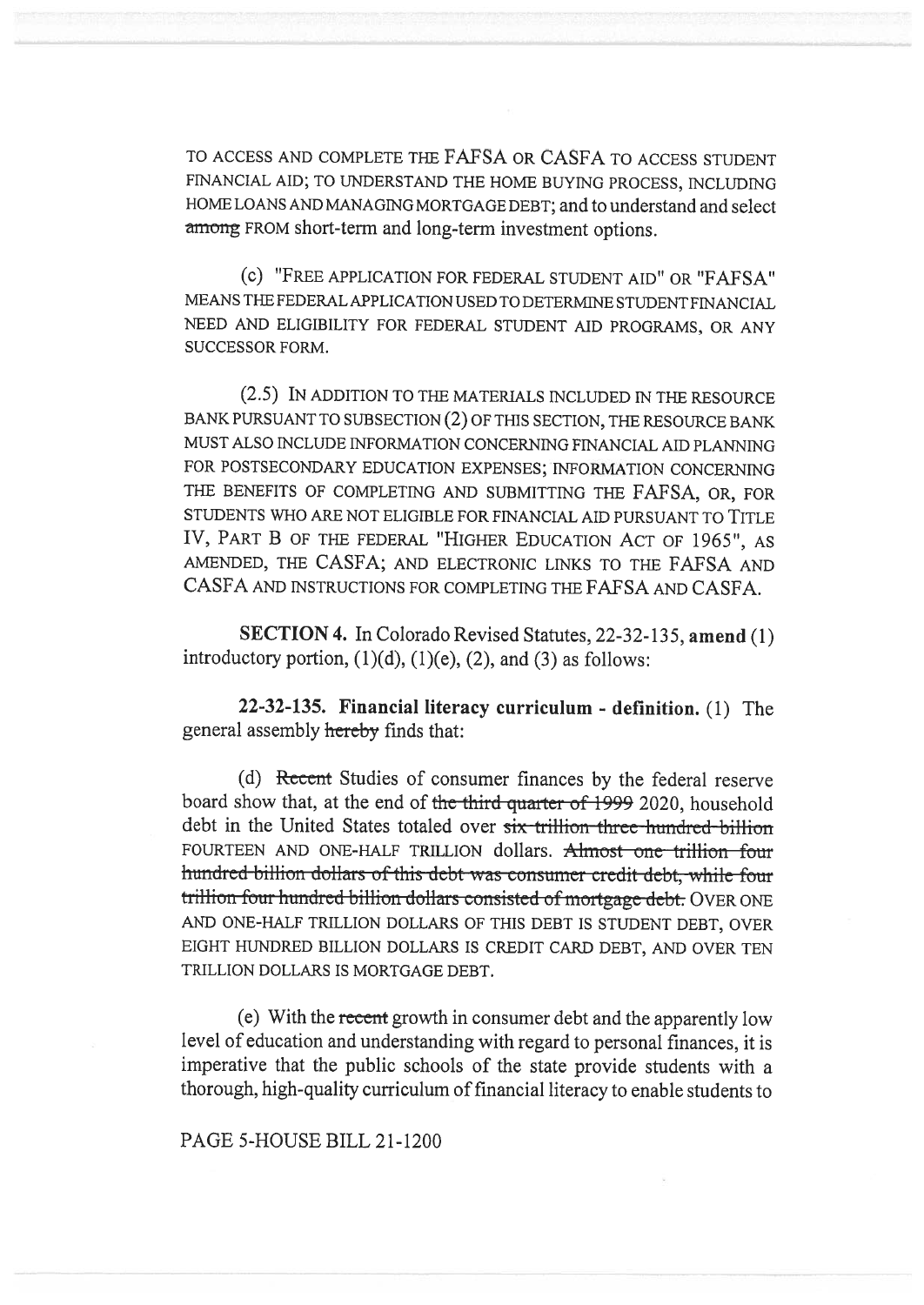understand and master personal finance skills, including, at a minimum, managing bank accounts; household budgeting; understanding and managing personal debt, INCLUDING CREDIT CARD DEBT AND STUDENT LOAN DEBT; and managing personal savings, RETIREMENT SAVINGS, HOMEOWNERSHIP, and investment INVESTMENTS.

(2) As used in this section, "financial literacy" means knowledge of personal finances that is sufficient to enable a person to manage savings, investment, and checking accounts; to design and maintain a household budget; TO ASSESS THE AFFORDABILITY OF AND HOW TO BUDGET FOR POSTSECONDARY EDUCATION; TO UNDERSTAND THE PURPOSE OF AND HOW TO ACCESS AND COMPLETE THE FREE APPLICATION FOR FEDERAL STUDENT AID AND THE COLORADO APPLICATION FOR STATE FINANCIAL AID, OR SUCCESSOR FORMS FOR ACCESSING FEDERAL AND STATE FINANCIAL AID; to manage personal debt, including student loan debt; to understand consumer credit and finance; to manage personal credit options, and INCLUDING CREDIT CARDS; to understand and select FROM among short-term and long-term investment options; TO UNDERSTAND THE HOME BUYING PROCESS, INCLUDING HOME LOANS AND MANAGING MORTGAGE DEBT; AND TO UNDERSTAND RETIREMENT PLANS, TAX-DEFERRED ACCOUNTS, PENSIONS, AND GOVERNMENT RETIREMENT BENEFITS.

(3) (a) Each school district board of education is strongly encouraged to adopt as part of its district curriculum courses pertaining to financial literacy to be taught in grade-appropriate courses at the elementary, middle, junior high, and high school grade levels. When selecting mathematics and economics textbooks, each school district is strongly encouraged to select those texts that include substantive provisions on personal finance, including personal budgeting; credit; debt management; STUDENT LOAN BORROWING AND FINANCIAL AID; HOMEOWNERSHIP; RETIREMENT, INCLUDING LONG-TERM INVESTMENTS, TAX-DEFERRED ACCOUNTS, PENSIONS, AND GOVERNMENT RETIREMENT BENEFITS; and similar personal finance topics.

(b) THE CURRICULUM DESCRIBED IN SUBSECTION (3)(a) OF THIS SECTION MUST ALSO INCLUDE CONTENT RELATING TO HOW TO ASSESS THE AFFORDABILITY OF AND BUDGET FOR DIFFERENT OPTIONS FOR OBTAINING A POSTSECONDARY DEGREE OR CREDENTIAL AND HOW TO PAY FOR HIGHER EDUCATION. THE CURRICULUM SHOULD FAMILIARIZE STUDENTS WITH THE PROCESS AND NECESSARY FORMS FOR APPLYING FOR FEDERAL AND STATE

PAGE 6-HOUSE BILL 21-1200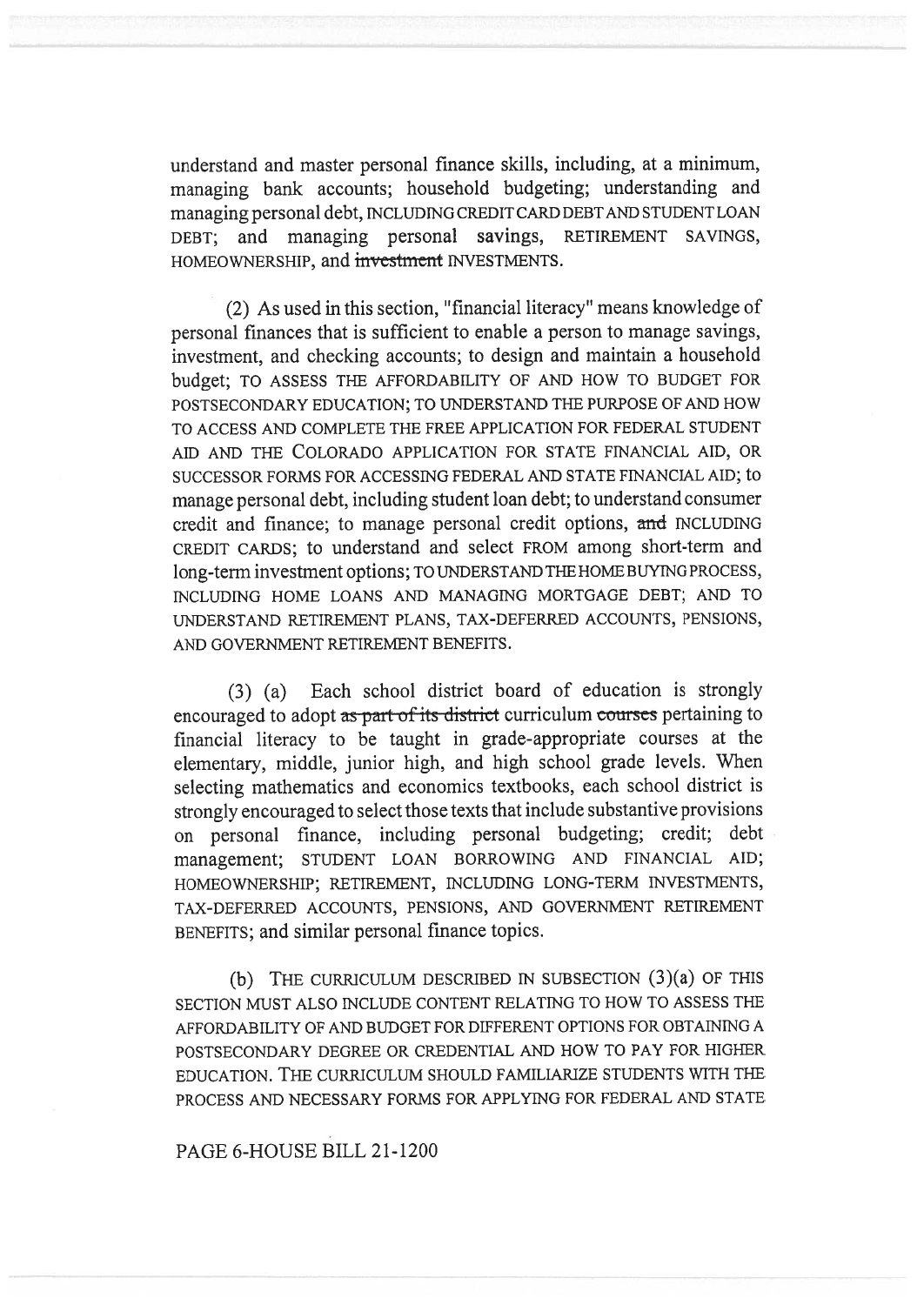FINANCIAL AID, STUDENT LOANS, SCHOLARSHIPS, AND GRANT PROGRAMS, INCLUDING ACCESSING AND COMPLETING EITHER THE FREE APPLICATION FOR FEDERAL STUDENT AID OR THE COLORADO APPLICATION FOR STATE FINANCIAL AID, OR SUCCESSOR FORMS TO ACCESS FEDERAL AND STATE FINANCIAL AID, AND SHOULD ENSURE THAT STUDENTS HAVE AN AWARENESS OF FEDERAL AND STATE PROGRAMS THAT MAY BE AVAILABLE TO MANAGE STUDENT LOAN DEBT.

SECTION 5. In Colorado Revised Statutes, 22-2-136, amend (1) as follows:

22-2-136. Additional duty - state board - individual career and academic plans - standards - rules. (1) On or before February 1, 2010, the state board shall promulgate rules pursuant to the "State Administrative Procedure Act", article 4 of title 24, C.R.S., to establish standards for individual career and academic plans for students enrolled in the public schools in the state. An individual career and academic plan shall MUST be designed to assist a student and his or her THE STUDENT'S parent or legal guardian in exploring the postsecondary career and educational opportunities available to the student, aligning course work and curriculum, applying to postsecondary education institutions, securing financial aid, and ultimately entering the workforce. AS PART OF THE PROCESS OF ESTABLISHING THE INDIVIDUAL CAREER AND ACADEMIC PLAN, THE STUDENT AND THE STUDENT'S PARENTS MUST BE MADE AWARE OF THE IMPORTANCE OF COMPLETING THE FREE APPLICATION FOR FEDERAL STUDENT AID OR THE COLORADO APPLICATION FOR STATE FINANCIAL AID, OR SUCCESSOR FORMS FOR ACCESSING FEDERAL AND STATE FINANCIAL AID, AND BE PROVIDED HELP IN COMPLETING THE FORMS, IF REQUESTED.

SECTION 6. In Colorado Revised Statutes, 22-30.5-525, amend (1) as follows:

22-30.5-525. Individual career and academic plans. (1) Each institute charter school shall assist each student and his or her THE STUDENT'S parent or legal guardian to develop and maintain the student's individual career and academic plan, referred to in this section as an "ICAP", no later than the beginning of ninth grade but may assist the student and his or her THE STUDENT'S parent or legal guardian to develop and maintain the student's ICAP in any grade prior to ninth grade. In assisting a student and his or her parent or legal guardian in creating and

PAGE 7-HOUSE BILL 21-1200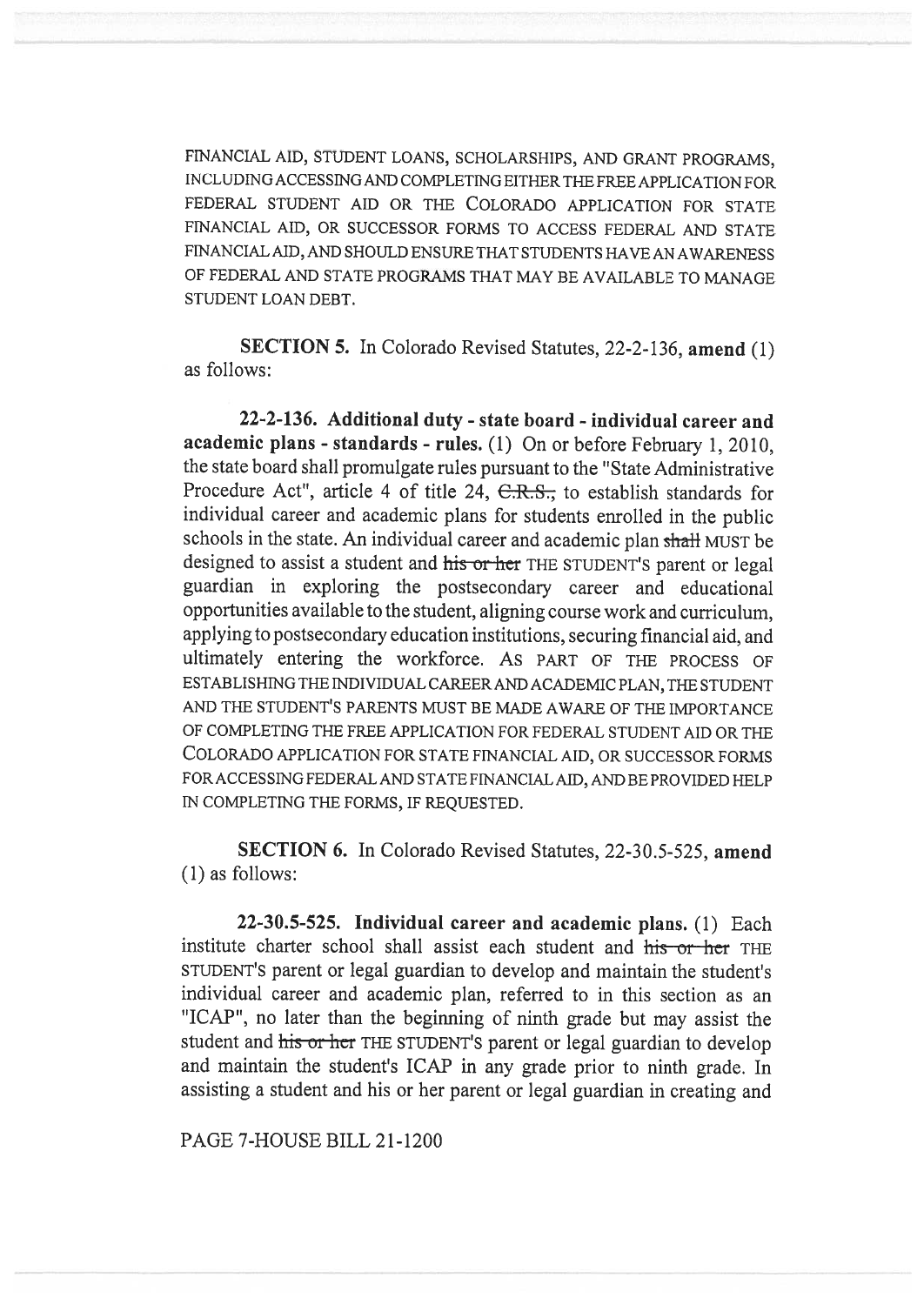maintaining the ICAP, the institute charter school shall, at a minimum, discuss with the student and parent or legal guardian the various career pathways created pursuant to section 24-46.3-104 and the types of certificates and jobs to which each pathway leads and discuss the skills and educational opportunities available through military enlistment. In discussing military enlistment with a student and his or her THE STUDENT'S parent, each institute charter school is encouraged to provide to the student information concerning the military enlistment test. Each student's ICAP must comply with the requirements specified in section 22-2-136 and the rules promulgated by the state board of education pursuant to said section. AS PART OF THE PROCESS OF ESTABLISHING THE INDIVIDUAL CAREER AND ACADEMIC PLAN, THE STUDENT AND THE STUDENT'S PARENTS MUST BE MADE AWARE OF THE IMPORTANCE OF COMPLETING THE FREE APPLICATION FOR FEDERAL STUDENT AID OR THE COLORADO APPLICATION FOR STATE FINANCIAL AID, OR SUCCESSOR FORMS FOR ACCESSING FEDERAL AND STATE FINANCIAL AID, AND BE PROVIDED HELP IN COMPLETING THE FORMS, IF REQUESTED.

SECTION 7. Appropriation. For the 2021-22 state fiscal year, \$4,888 is appropriated to the department of education. This appropriation is from the general fund and is based on an assumption that the department will require an additional 0.1 FTE. To implement this act, the department may use this appropriation for content specialists.

SECTION 8. Act subject to petition - effective date. This act takes effect at 12:01 a.m. on the day following the expiration of the ninety-day period after final adjournment of the general assembly; except that, if a referendum petition is filed pursuant to section 1 (3) of article V of the state constitution against this act or an item, section, or part of this act within such period, then the act, item, section, or part will not take effect

PAGE 8-HOUSE BILL 21-1200